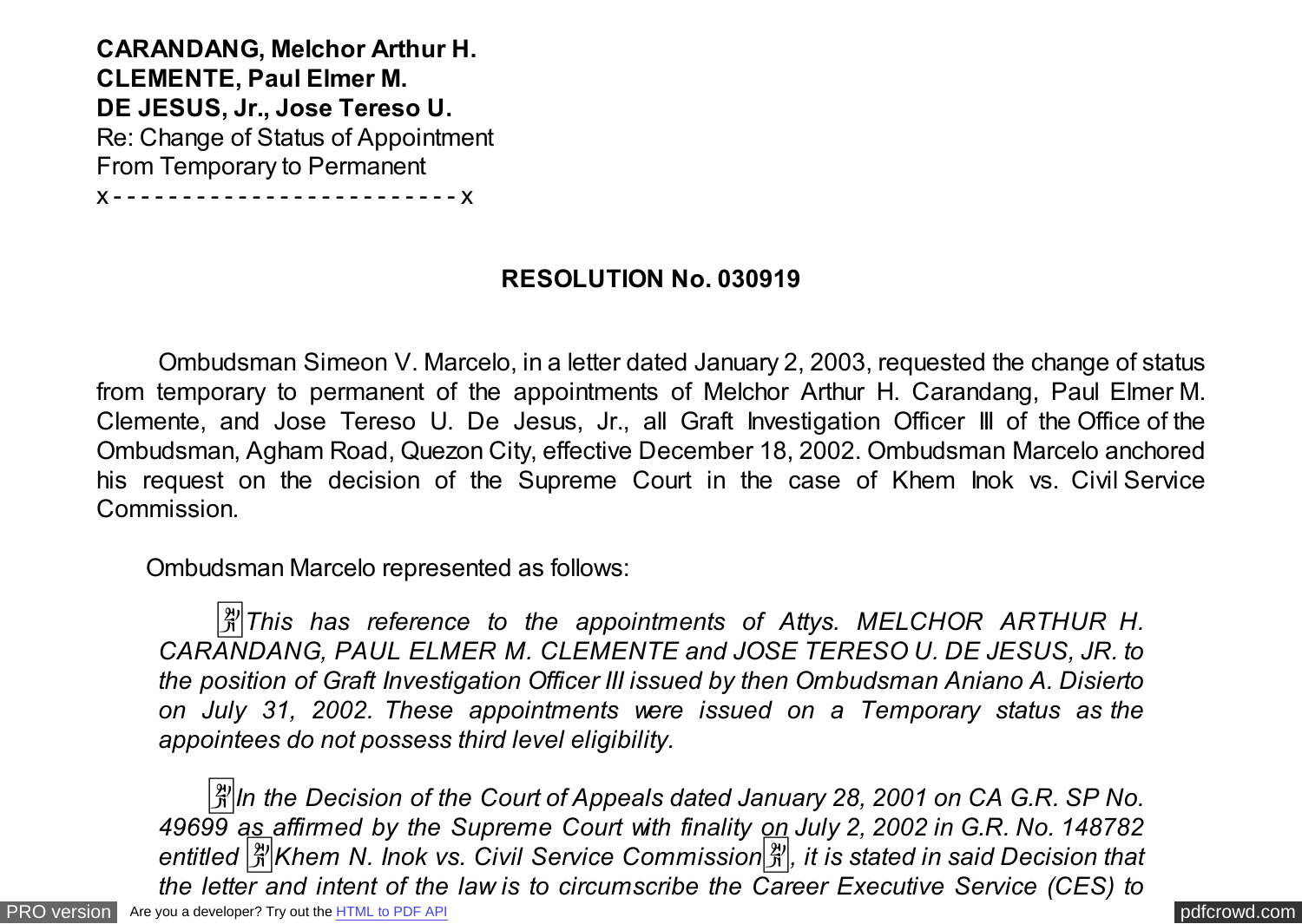*CES positions in the Executive Branch of Government, and that the Judiciary, the Constitutional Commissions, the Office of the Ombudsman and the Commission on Human Rights are not covered by the CES governed by the Career Executive Service Board. Said Decision thereby effectively granted the petition of Mr. Inok for security of tenure as Director III of the Commission on Audit despite the absence of a CES eligibility.*

 *In view of the foregoing, we are resubmitting herewith the subject appointments with corresponding annotations changing the status of said appointments from Temporary to Permanent.*�

 Records show that Carandang, Clemente, and De Jesus, Jr. were appointed as Graft Investigation Officer III under temporary status by then Ombudsman Aniano A. Desierto on July 31, 2002. The Commission approved these appointments with a condition that the appointees do not have security of tenure unless they obtain CES or CSE eligibility. Subsequently, the same appointments are now being proposed as permanent by way of Change of Status from temporary to permanent effective December 18, 2002, pursuant to the decision of the Court of Appeals in the case of **Inok vs. Civil Service Commission, CA G.R. SP No. 49699 promulgated on January 18, 2001**, the pertinent portions of which read, as follows:

 $\frac{3}{2}$ The ultimate issue to be resolved in the instant case falls on the determination of *the validity of the notation by the CSC-NCR on the promotional appointment of the petitioner as Director III by the COA, which notation expressly states that he does not have security of tenure until he obtains CES or CSEE (sic) eligibility.*

 �*Ineluctably, the judiciary, the Constitutional Commissions, the Office of the Ombudsman, and the Commission on Human Rights are not covered by the CES governed by the CESB (page 14,* �*Are the Judiciary, the Constitutional Commissions, the Office of the Ombudsman, and the Commission on Human Rights Beyond the Coverage of the Career Executive Service Governed by the Career Executive Service Board?*�*, by Justice Jaime M. Lantin, The Lawyers Review, Volume XIV, No. 12*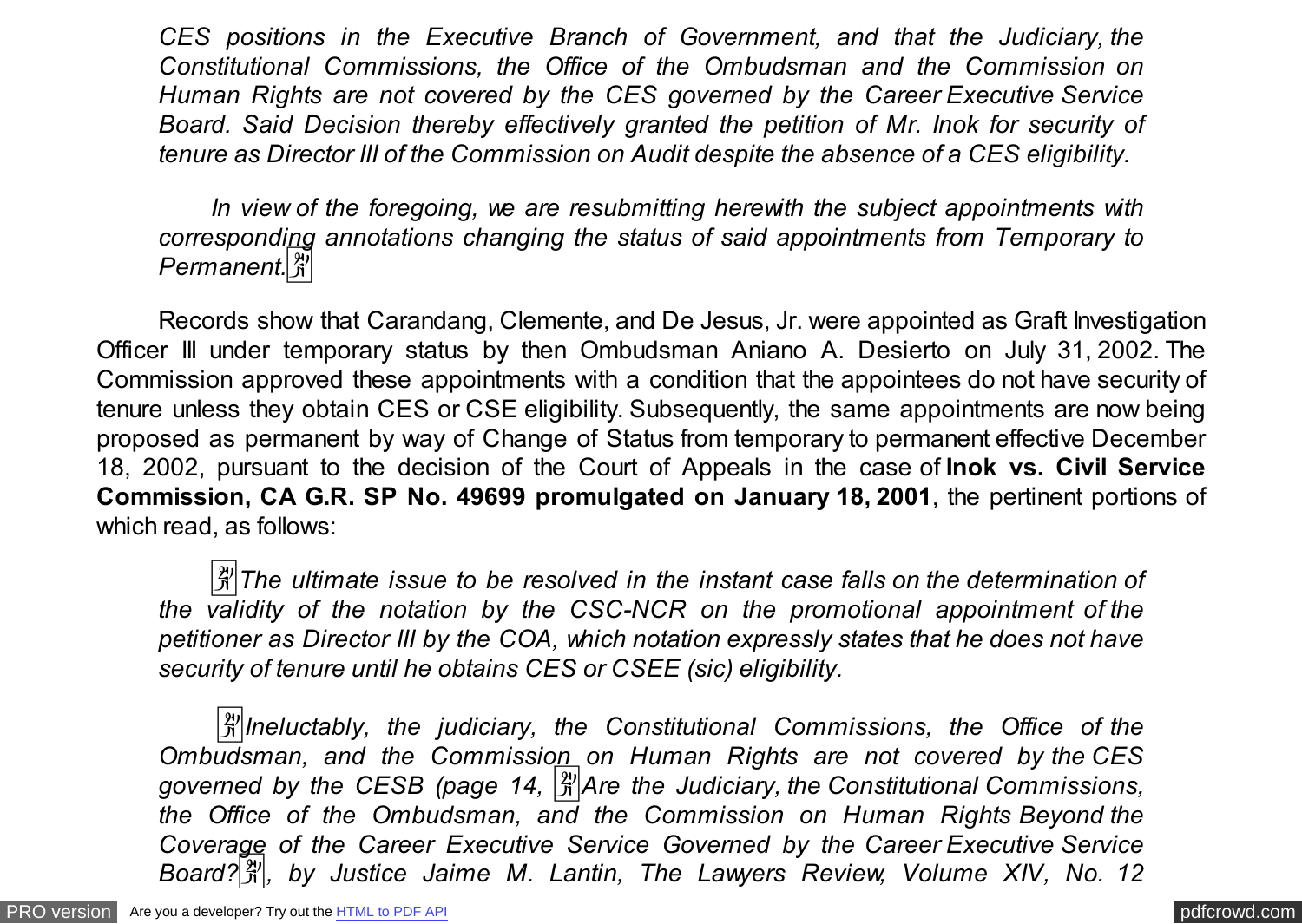*(December 31, 2000). The power of these constitutional offices to appoint their own officers and employees is mainly intended to safeguard their independence, which is the same power of appointment of all officials and employees of the judiciary granted to the Supreme Court (Article VIII, Section 5(6) of the 1987 Constitution). As commented by a noted constitutionalist:*

 $\frac{|\mathcal{H}|}{|\mathcal{H}|}$ The authority of the Supreme Court to appoint its own officials and employees is another *measure intended to safequard the independence of the judiciary. However, the Court appointing authority must be exercised in accordance with the Civil Service Law.xxx*'

 �*Irrefragably, inherent in the power to appoint is the power to administratively supervise the officials and employees in the constitutional offices* � *in the same manner that the express power to appoint carries with it the implied power to remove the personnel appointed in said offices xxx. Besides, Section 27 of Presidential Decree (P.D.) No. 1445, otherwise known as the Government Auditing Code of the Philippines, provides:*

 $\frac{20}{31}$ **SECTION 27. Appointing power.**  $\frac{20}{31}$  The Commission Proper shall appoint, subject to Civil *Service Law, the officials and employees of the Commission whenever they are stationed or assigned.*

 $\mathbb{R}^2$  Parenthetically, the power to administratively supervise is designed to strengthen *the independence of the constitutional offices. A respected authority on political law underscored the multifarious factors that are integral to the independence of the constitutional offices, scilicet:*

 $\frac{|\mathcal{X}|}{|\mathcal{X}|}$ There are several factors that preserve the independence of the three Commissions: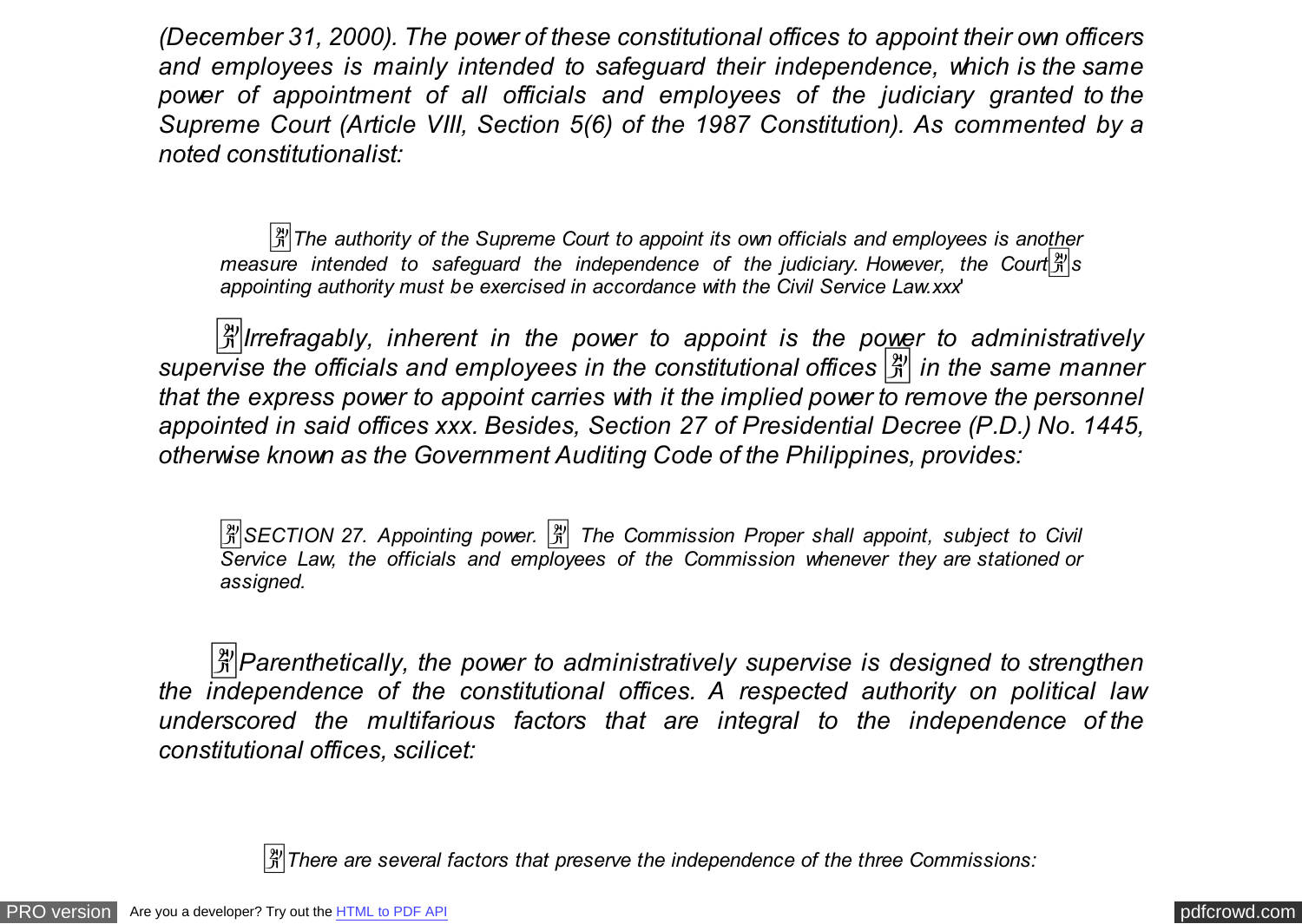$\frac{29}{11}$  xxx

�*(3) Their appointment must be in a permanent capacity.*

�*(4) The Commissions enjoy their own fiscal autonomy (page 367, Martin, Philippine Political Law, 1988).*�

 $\frac{3}{2}$ The independence of these constitutional offices serves to exempt their respective *officials and employees form (sic) the coverage of the CES under the administrative authority of the CESB. To be sure, they are embraced by the civil service system. However, the administrative functions belong to the constitutional offices, instead of the CESB*  $\frac{|\mathfrak{A}|}{|\mathfrak{A}|}$  in the same manner that the Supreme Court administers the judiciary  $\frac{|\mathfrak{A}|}{|\mathfrak{A}|}$ s civil *service.*

## x x x

 $\frac{3}{2}$ The notation made by the respondent Commission is, in effect, a disapproval of the *appointment made by the COA. x x x* 

 $\frac{3}{2}$ *Irrefragably, the CSC cannot substitute its judgment for that of the appointing authority (Gaspar vs. Court of Appeals, 190 SCRA 774). Any act which tends to undermine and infringe on the independence of a constitutional body is tantamount to grave abuse of discretion.*

x x x

 �*WHEREFORE, the petition is hereby GRANTED and Resolution No. 982573, dated October 1, 1998, rendered by the Civil Service Commission relative to the*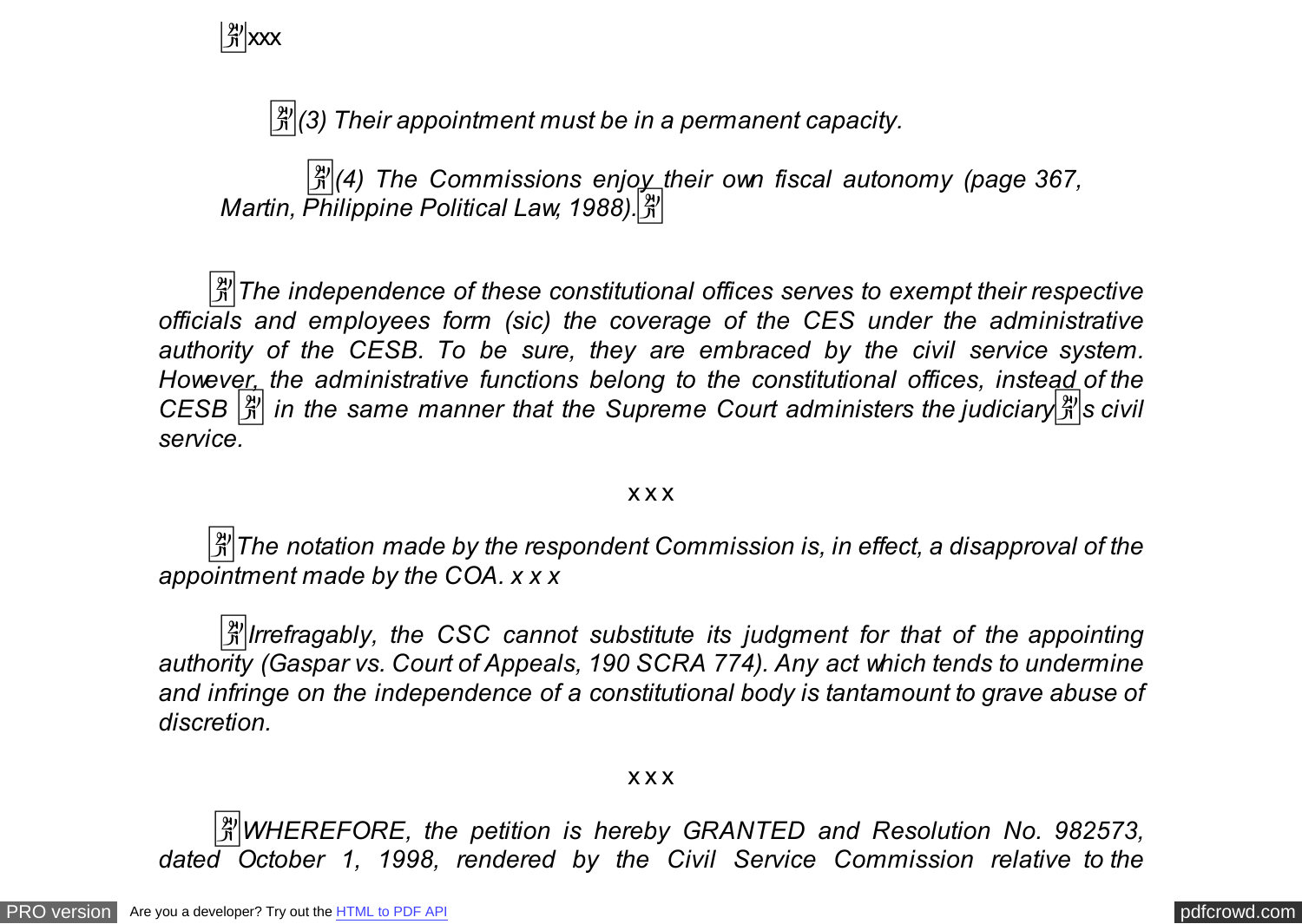*petitioner*�*s appeal vis a vis the latter*�*s appointment as Director III of the Commission on Audit REVERSED and SET ASIDE. No pronouncement as to costs.*�

As borne out by the records, the aforesaid Court of Appeals decision became final and executory in view of the **Supreme Court**�**s Resolution dated July 2, 2002**, to wit:

 $\frac{3}{4}$ The Court Resolved to DENY WITH FINALITY the Motion dated 16 May 2002 filed *by petitioner Civil Service Commission (CSC), for reconsideration of the resolution of 10 April 2002 dismissing the instant petition for failure of said petitioner to file reply to the comment of respondent there being no compelling reason to reverse the questioned resolution.*�

 The sole issue that needs to be resolved is whether the appointments of Carandang, et. al., under temporary status may be properly changed to permanent despite non-compliance with the eligibility requirement for the position of Graft Investigation Officer III.

 Relevant to the matter are **Section 4 and 6, Rule III and Rule VI**, respectively, **of the Omnibus Rules on Appointments and Other Personnel Action**, which state:

�*SEC. 4. Nature of Appointment. The nature of appointment shall be as follows:*

 $\left|\frac{\mathfrak{B}}{\mathfrak{B}}\right|$ *i.* Change of status:

�*1. Temporary to permanent* � *the appointment issued to a temporary employee when he acquires the appropriate eligibility or becomes fully qualified for the position to which he is appointed.*�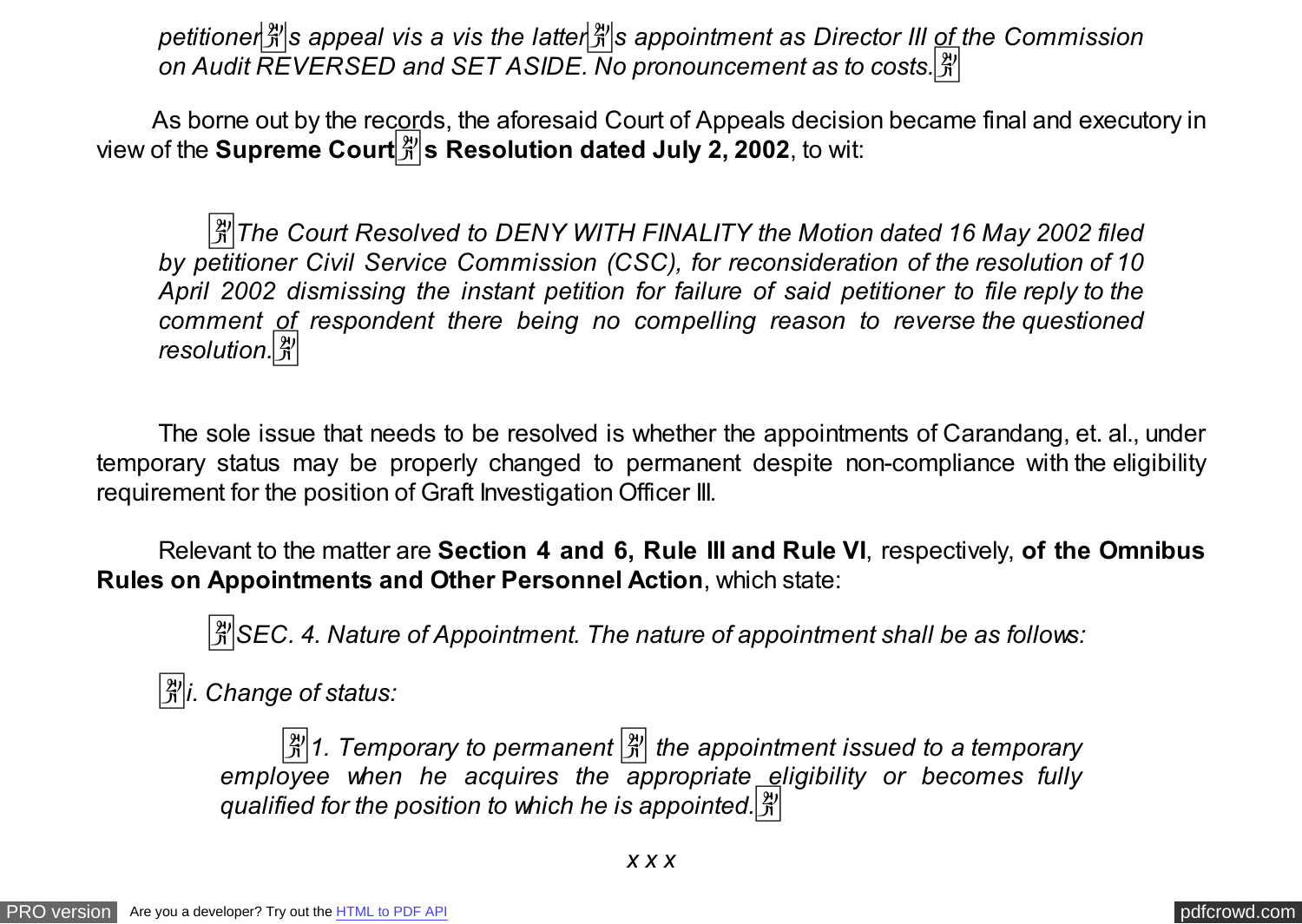�*SEC. 6. In cases where the appointee fully qualifies for the position to which he is temporarily appointed, the appointing authority shall no longer issue an appointment for change of status from temporary to permanent. Upon the appointee*  $\frac{1}{2}$  *s* presentation of the *required document/s, such change may be effected as a footnote on the temporary appointment previously issued, copy furnished the Commission.*�

 It is explicitly provided therein that the change of status from temporary to permanent can be effected only once the appointee becomes fully qualified to the position to which he is appointed.

 Records reveal that Carandang and Clemente were conferred with the Career Service Executive Eligibility pursuant to **CSC Resolution No. 03-0665 dated June 6, 2003**; thus making them fully qualified to the subject position. Hence, the change of status on the appointment may be effected as a footnote on their temporary appointments effective June 6, 2003, the day they were conferred with CSE Eligibility.

 On the other hand, De Jesus is not yet fully qualified to the position of Graft Investigation Officer III as he is still deficient of the eligibility requirement. Thus, there is no basis to effect the change of status on his temporary appointment.

 The pronouncement of the Court of Appeals in the Inok case cannot be made the basis for changing the employment status of De Jesus. Let it be stressed that nowhere in the aforesaid decision states that the Office of the Ombudsman or the other constitutional agencies mentioned therein are exempt or are not covered by Civil Service Law and Rules. On the contrary, the same decision declares that these bodies are covered by the civil service system. Basic is the rule that all appointments in the government service, particularly the career service, must be in accordance with the qualification requirements as laid down under existing civil service rules and regulations. Such policy is in line with the Commission  $\frac{10}{11}$  s mandate to professionalize the civil service. The requirements spelled out in the Qualification Standards (QS) Manual are designed to determine the fitness of the appointee in a certain position. These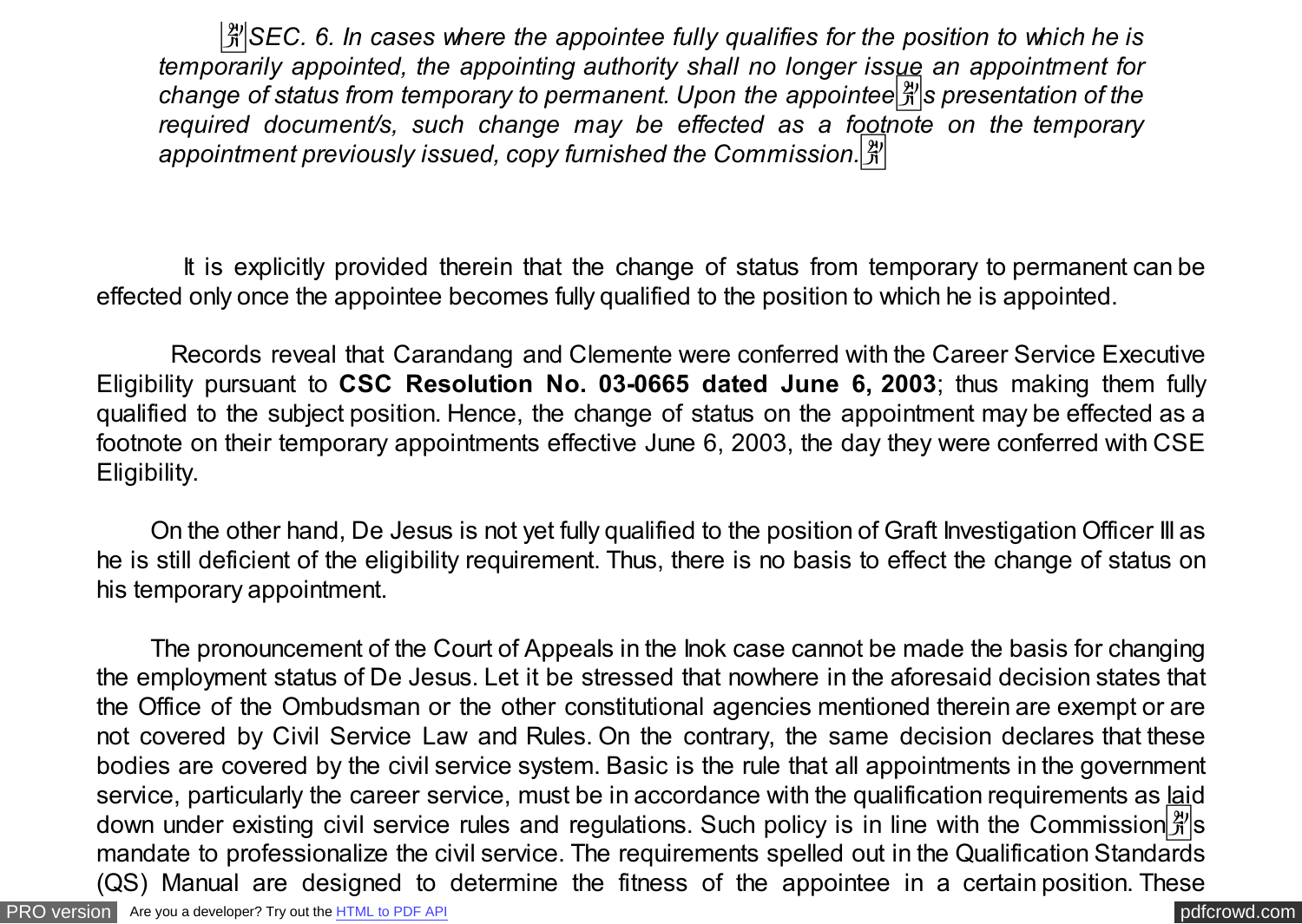requirements are indispensable in order to satisfy the Constitutional mandate that appointment in the civil service shall be made according to merit and fitness.

 While it is true that constitutional agencies such as the Office of the Ombudsman has the authority to appoint its officials and employees in accordance with law, such authority does not necessarily imply that their appointment will not be subject to Civil Service Law and Rules; otherwise, these independent bodies will arrogate upon themselves a power that properly belongs to the Civil Service Commission. Had the intention of the framers of the Constitution been to isolate and grant full independence to Constitutional Commissions in the manner of appointments, it would have been so provided. But that is not the case. The Philippine Constitution provides: �*The Constitutional Commissions shall appoint their officials and employees in accordance with law<sup>or</sup> (Article IX-A, Section 4) (Underscoring ours).* Specifically, **Section 6, Article XI of the Constitution** states that �*The officials and employees of the Office of the Ombudsman, other than the Deputies, shall be appointed by the Ombudsman according to the Civil Service Law*<sup>3</sup>/<sub>1</sub> (*Emphasis supplied*). And since all matters pertaining to appointments are within the realm of expertise of the CSC, all laws, rules and regulations it issues on appointments must be complied with.

The Constitution speaks of only  $\frac{[2]}{N}$  one  $\frac{[2]}{N}$  civil service, to encompass the first, second, and third levels. It is subject to the same set of laws, rules and regulations in the manner of observing and ensuring that the merit and fitness principle, unless otherwise exempted therefrom by the Constitution or law, is the guiding factor in issuing appointments. Hence, until and unless there is a law or rule exempting one category of public officials from the test in determining merit and fitness, all levels in the government are deemed subject to it. Simply put, the third level eligibility requirement for third level officials in all agencies is mandatory.

 Further, let it be clarified that the ruling enunciated in the Inok case was with regard to the authority of the Career Executive Service Board to prescribe and to administer the Career Executive Service Eligibility and it did not specifically nor particularly take away the functions of the Civil Service Commission. This is evident from the aforequoted decision in the Inok case, *to wit*: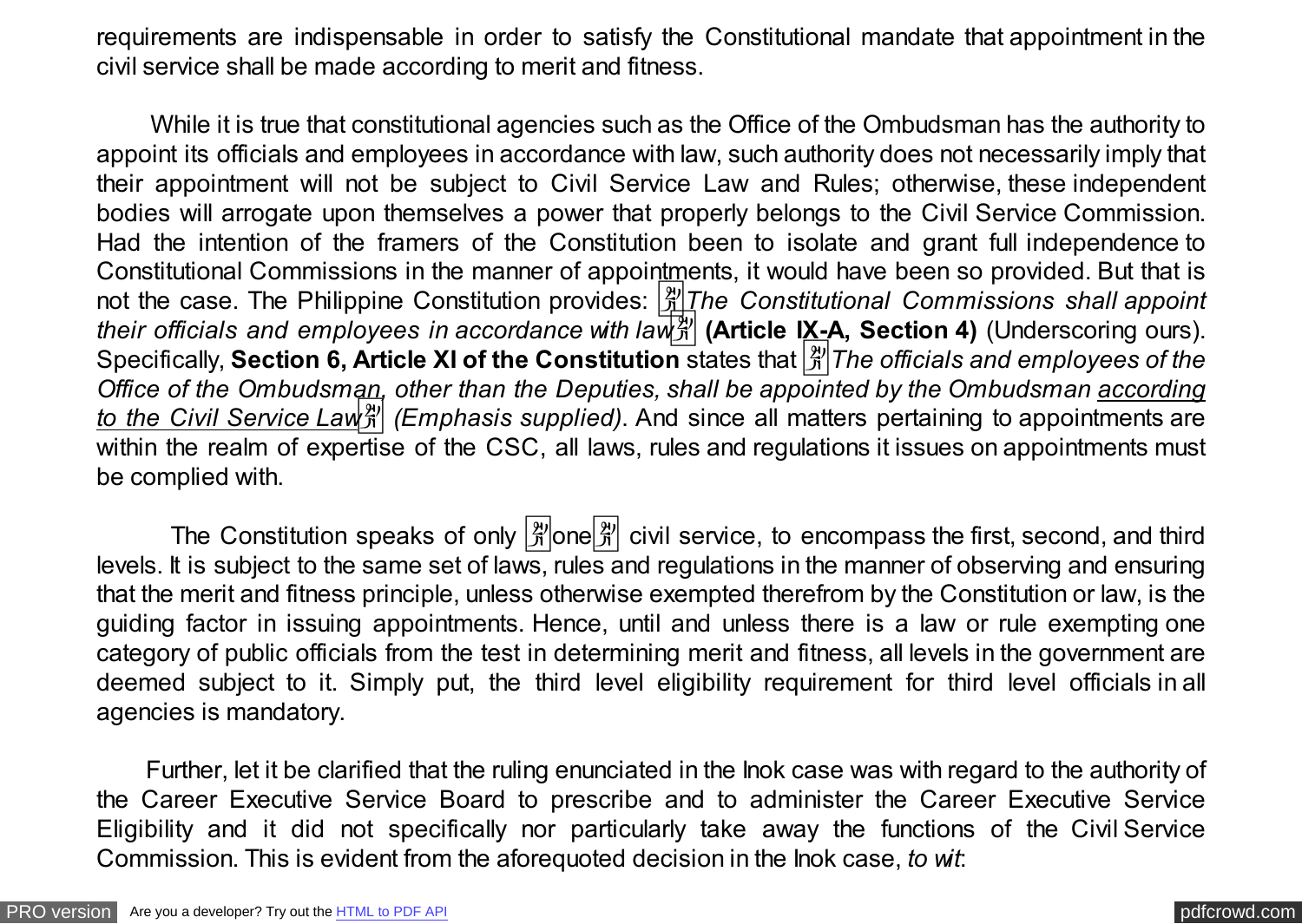�*The independence of these consitutional offices serves to exempt their respective officials and employees from the coverage of the CES under the administrative authority of the CESB. To be sure, they are embraced by the civil service system. However, the administrative functions belong to the constitutional offices, instead of the CESB-in the* same manner that the Supreme Court administes the judiciary  $\frac{\aleph}{\triangle}$  s civil service.  $\frac{\aleph}{\triangle}$ 

 Pursuant to the QS Manual, a Graft Investigation Officer III position is a career service position requiring a Career Service Eligibility or Career Service Executive Eligibility. Considering that De Jesus has not met the eligibility requirement, the change of status of his appointment from temporary to permanent cannot be effected. As held in **Achacoso vs. Macaraig, 195 SCRA 235**:

 $\frac{X}{X}$  it is settled that a permanent appointment can be issued only  $\frac{X}{X}$  to a person who *meets all the requirements for the position to which he is being appointed, including the* appropriate eligibility prescribed.<sup>[3]</sup> Achacoso did not. At best, therefore, his appointment *could be regarded only as temporary.*�

 **WHEREFORE**, the request of Ombudsman Simeon V. Marcelo for the change of status from temporary to permanent of the appointments of Melchor Arthur H. Carandang and Paul Elmer M. Clemente as Graft Investigation Officer III of the Office of the OMBUDSMAN is **GRANTED**. Accordingly, the temporary appointments of Carandang and Clemente to the position of Graft Investigation Officer III are changed to permanent effective June 6, 2003. However, the same request, in so far as Jose Tereso U. De Jesus, Jr. is concerned, is **DENIED**.

Quezon City, August 28, 2003

(SGD.) **J. WALDEMAR V. VALMORES**